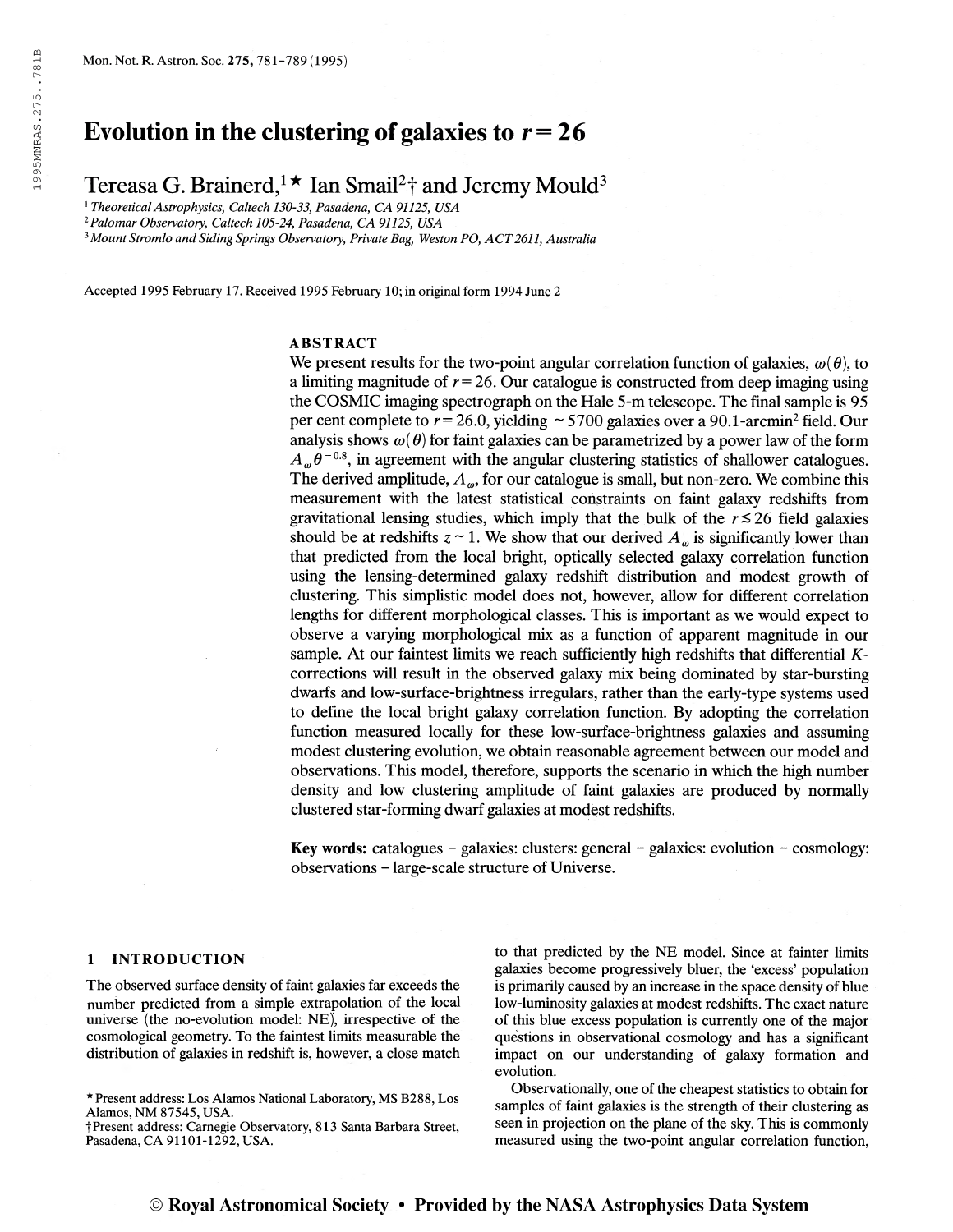$\omega(\theta)$ , defined by

$$
dP = n^2[1 + \omega(\theta)] d\Omega_1 d\Omega_2, \qquad (1)
$$

where  $n$  is the mean number density of galaxies and  $dP$  is the probability of observing a pair of galaxies in solid angle elements  $d\Omega_1$  and  $d\Omega_2$  that are separated by an angle  $\theta$  on the sky. To a given depth,  $\omega(\theta)$  is dependent upon the redshift distribution of the sources,  $N(z)$ , and their threedimensional real-space clustering strength,  $\xi(R, z)$ . Thus  $\omega(\theta)$  is a sensitive test of both the luminosity and clustering evolution of faint galaxies (Koo & Szalay 1984). This fact, combined with the advent of efficient large-format CCD detectors, has led to a recent flurry of interest in using the correlation strength of faint galaxies to study their nature (Efstathiou et al. 1991; Neuschaefer, Windhorst & Dressier 1991; Couch, Jurcevic & Boyle 1993; Roche et al. 1993).

At the bright magnitudes accessible with plate material from Schmidt telescopes ( $B \le 20$ ),  $\omega(\theta)$  has been shown to follow a power-law form:  $\omega(\theta) = A_{\omega}\theta^{-\delta}$  with  $\delta \approx 0.8$  (Groth & Peebles 1977; Shanks et al. 1980; Maddox et al. 1990). The value of  $A_{\omega}$  depends upon the depth of the survey, but the derived values are in reasonable agreement when the results from different catalogues are rescaled to similar depths. Use of plates from 4-m class telescopes makes it possible to go fainter ( $B \le 24$ ), while still covering a large area. The studies at this depth are in less agreement, but do seem to support a continued  $\delta \approx 0.8$  exponent for  $\omega(\theta)$  to at least  $B \sim 23$  (Koo & Szalay 1984; Stevenson et al. 1985). Infante & Pritchet (1995), however, have recently claimed a detection of a flattening of the power law at faint magnitudes.

To reach still fainter limits CCDs have to be employed, with a resulting large reduction in sky coverage. As mentioned, several groups have attempted to measure  $\omega(\theta)$ using CCD imaging and we briefly summarize these studies. Neuschaefer et al. (1991) used g imaging over a 720 arcmin<sup>2</sup> area complete to  $g \sim 24.5$  (roughly  $R \sim 23.5$ ) and claim little change in the index,  $\delta$ , of  $\omega(\theta)$  from the value at brighter magnitudes. They do, however, see a strong decline in the amplitude,  $A_{\omega}$ , to  $g \sim 24.5$ . Efstathiou et al. (1991) used multicolour data on a number of small fields (each about 10 arcmin<sup>2</sup>) to measure  $\omega(\theta)$  to  $B < 26$  or  $R < 25$ . Their sample shows very weak clustering at their faintest limits and from this they conclude that a large fraction of the faint galaxies in their sample belong to a weakly clustered population which is not seen today. By far the largest study is that of Couch et al. (1993) who analysed a 4 degree<sup>2</sup> area to  $R \le 23$  and, as Neuschaefer et al. (1991), they found no change in  $\delta$  with depth, while  $A_{\omega}$  declined strongly. They conclude that their observations are inconsistent with linear growth in a standard cold dark matter (CDM) cosmogony. Finally, Roche et al. (1993) analysed a total of roughly 300 arcmin<sup>2</sup> in B and R, with the R sample limited at  $R \le 23.5$ . Adopting a  $\theta^{-0.8}$  power law for  $\omega(\theta)$ , they studied the variation of  $A_{\omega}$ with depth and their analysis shows the, by now familiar, decline in  $A_{\omega}$  at fainter magnitudes. They interpret their result as support for a model in which the faint galaxies have a clustering amplitude similar to local bright galaxies, but are distributed across a wide redshift range:  $1 \le z \le 3$ .

The recent study of Bernstein et al. (1994) used both plate material and statistical information on the redshift distribution of galaxies to  $B \sim 22$  to estimate  $\xi(r)$  on small scales at two different epochs:  $z \sim 0.18$  and  $z \sim 0.27$ . Their results are significantly lower than predictions of models extrapolated from local bright galaxy clustering. Their observations are, however, consistent with the assumptions of modest clustering growth and that the bluest 60-70 per cent of their sample have present-day clustering similar to IRAS-selected samples, which are intrinsically more weakly clustered than bright optically selected samples (Saunders, Rowan-Robinson & Lawrence 1992; Fisher et al. 1994).

Pritchet & Infante (1992) used plate material to study the angular clustering of galaxies with  $22 \le J \le 24$  and  $21 \le F \le 23$ and found them to be more weakly clustered than nearby luminous galaxies by a factor of 3-5, equivalent to a decrease in the correlation length,  $r_0$ , of  $\sim$  2.

A more direct approach to study the evolution of the twopoint spatial correlation function,  $\xi(r)$ , uses the extensive field redshift samples which are gradually becoming available. From the large Broadhurst, Ellis & Colless AAT redshift survey, Cole et al. (1994) analysed both the evolution in  $\xi(r)$  and possible differences between the clustering of strongly and weakly star-forming galaxies (as indicated by their  $[O \, u]$  emission). They detected no evolution in  $\xi(r)$  out to  $z \sim 0.6$  and no significant difference between the clustering strengths of the [O n]-weak and [O njstrong populations. At the limit of this study  $(B \sim 22)$ , however, neither the apparent surface density of galaxies nor their clustering amplitude depart significantly from the NE prediction and thus the measurements are not particularly sensitive to any excess population.

The CCD studies of the angular correlation function of faint galaxies, while in broad agreement about the strong decline of the clustering strength of galaxies at fainter apparent magnitudes, differ in the interpretation of this result. Their inconclusive nature has partly arisen from our lack of information about the redshift distribution of very faint field galaxies. Most of the quantitative analyses undertaken adopt pure-luminosity evolution models to describe  $N(z)$  for the faint galaxy samples. These models, even in their milder forms, are in conflict with the observed redshift distribution in faint field surveys (e.g. Glazebrook et al. 1995) and their applicability at even fainter magnitudes must, therefore, be in doubt. At the depths probed by the current samples used to estimate  $\omega(\theta)$ , it is likely that even 10-m class telescopes will be unable to provide complete spectroscopic samples. Nevertheless, some distance information is available for these very faint sources.

First, spectroscopic redshifts have been measured for a small, but growing, sample of giant gravitationally lensed arcs. These arcs are highly distorted images of serendipitously placed galaxies seen through the cores of rich, moderate-redshift clusters. They should, therefore, represent an unbiased sample of high-redshift faint field galaxies. The current sample of giant arcs has a modest median redshift of  $\langle z \rangle$  ~ 1 with intrinsic source magnitudes of  $B \sim 25-26$ (Soucail 1992).

Statistical information is available on the distances of samples much larger than that of the giant arcs from analyses of weak lensing by rich clusters of galaxies (Smail, Ellis & Fitchett 1994; Kneib et al. 1994). Both of these studies indicate that the bulk of the  $B \sim 26-27$  population lies at redshifts  $z \sim 1$ . The median redshift indicated by the lensing analyses, close to the NE value, is similar to that expected from the Burst model of Broadhurst, Ellis & Shanks (1988)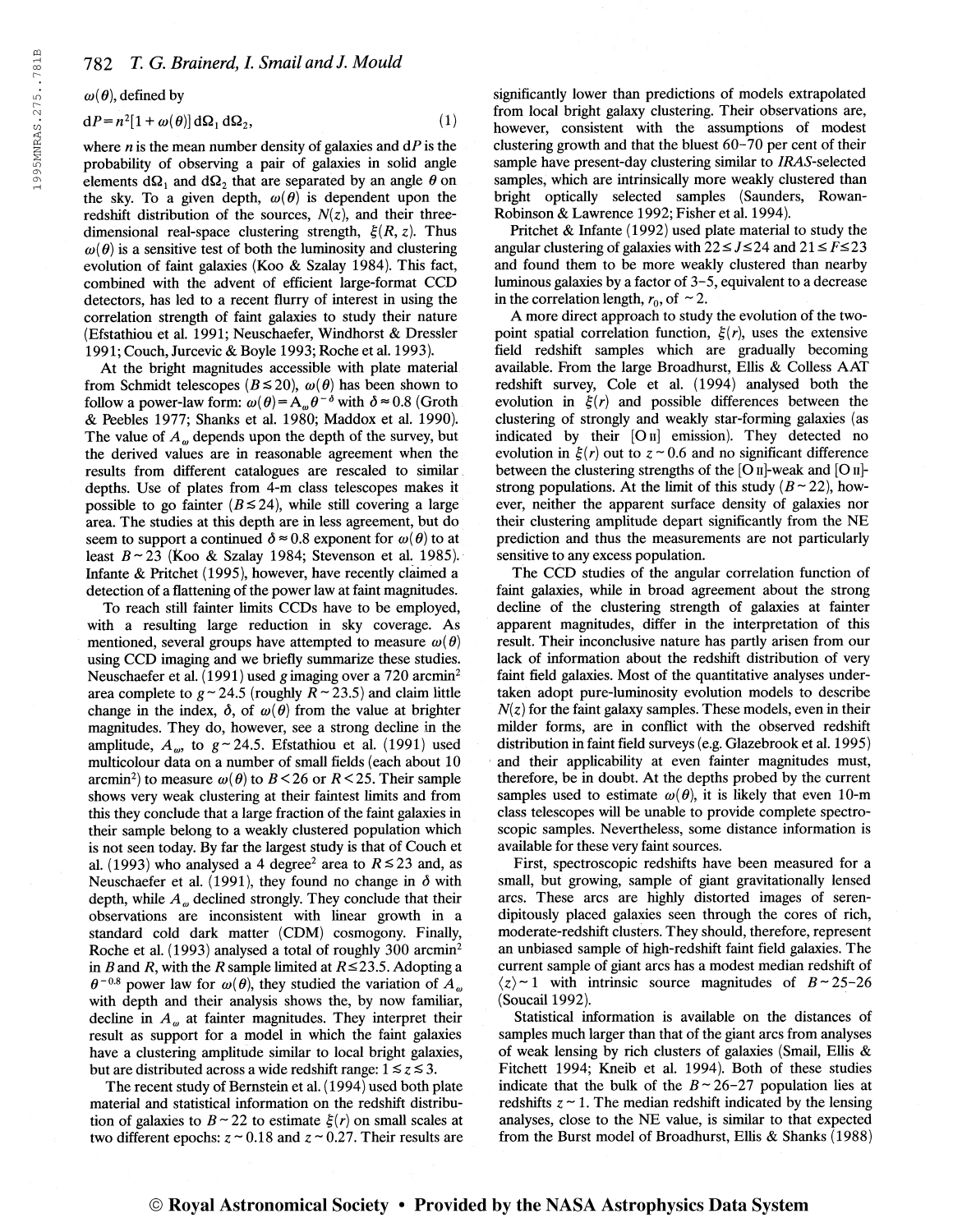(see also Babul & Rees 1992). This model invokes short periods of intense star formation in intrinsically faint galaxies<sup>1</sup> to boost the faint number counts, while retaining the general form of the NE redshift distribution (see also McGaugh 1994). The faint counts are thus dominated by a population of blue, star-forming dwarf galaxies at modest redshifts.

Roche et al. (1993) claim that at their very faintest limits  $(B \sim 25)$   $\omega(\theta)$  reaches a lower limit and then flattens out. Such a flattening, if it is confirmed, might indicate the presence of a high-redshift cut-off in the distributions of faint galaxies, either due to galaxy formation or the Lyman limit entering the bandpass for high-redshift sources. The existence of such a large population of high-redshift galaxies would not be consistent with the lensing-derived  $N(z)$ . The simplest method to distinguish between these possibilities is to repeat this measurement in a redder passband. Therefore, we have undertaken a study of the evolution of the clustering strength of galaxies in a sample of faint galaxies selected in a red passband (Gunn  $r$ ) to an effective magnitude limit deeper than all previous studies  $(r \sim 26)$ . By combining these observations with the latest constraints on the distance to the faint galaxy population from lensing studies, we hope to gain new insight into the clustering evolution of distant galaxies. Our data set also differs from those used previously in that it has both good seeing and high spatial sampling, resulting in negligible confusion at our faintest limits.

## 2 OBSERVATIONS

The observations analysed here were originally taken to select targets for a deep spectroscopic survey with the 10-m Keck-I telescope. The data have also been used to study the coherent distortion of faint galaxy images resulting from weak gravitational lensing by large-scale structure (Mould et al. 1994). The data set and its reduction to a catalogue of detected objects is detailed in Mould et al. (1994) and here we present only a brief outline.

The data discussed here were collected under good conditions with the COSMIC imaging spectrograph on the 5-m Hale telescope during summer 1992. In direct imaging mode, COSMIC has a  $9.5 \times 9.5$  arcmin<sup>2</sup> field imaged on to a mode, COSMIC has a 9.5  $\times$  9.5 arcmin<sup>2</sup> field imaged on to a thinned 2k<sup>2</sup> Tek chip at 0.28 arcsec pixel<sup>-1</sup> sampling. The final dataset consists of a total of 24.0 ksec integration in Gunn  $r$  and 6.0 ksec in Gun  $g$  on a single blank field  $\alpha(1950=17^{h}2107^{s} \ \delta(1950)=+49^{s}52'21'']$ . The images were calibrated on to instrumental  $r$  magnitudes using Gunn photometric standards. The stacked rimage has a  $1\sigma$  surface photometric standards. The stacked r image has a 1 *o* surface<br>brightness limit of  $\mu_r = 28.8$  mag arcsec<sup>-2</sup>, seeing of 0.87 arcsec FWHM, and a total area of 90.1 arcmin<sup>2</sup> . An object catalogue was created from this frame using the focas image analysis package (Valdes 1982) by selecting all objects with isophotal areas at least 0.80 arcsec<sup>2</sup> above a  $\mu_r = 27.3$  mag isophotal areas at least 0.80 arcsec<sup>2</sup> above a  $\mu_r = 27.3$  mag<br>arcsec<sup>-2</sup> isophote. The final catalogue contains ~6600 objects brighter than the 80 per cent completeness limit of  $r=26.2$ . Our magnitude definition follows that of Lilly, Cowie & Gardner (1991), using isophotal magnitudes until

## Evolution in the clustering of galaxies to  $r = 26$  783

an object's isophotal diameter shrinks below 3 arcsec, at which point photometry within a fixed 3-arcsec aperture is used. Adopting an extremely conservative magnitude limit of  $r \le 26.0$ , where the detections are roughly 95 per cent complete, we obtain a cumulative surface density of 71.8 galaxies per arcmin<sup>2</sup> (5-7 times the NE prediction, depending upon  $\Omega_0$ ). The g-band image has 1.2-arcsec seeing and provides adequate  $(g-r)$  colours to  $g \sim 27$ . The median colour errors for galaxies with  $(g-r)\leq 1$  at  $r \sim 26$ , ~80 per cent of the total population, are  $\Delta(g-r) \sim 0.2$ . To calculate the equivalent  $R$  limit for our sample we use the median  $(g-r)$  galaxy colour at this depth,  $(g-r) \sim 0.2$ , and the photometric conversion of Kent (1985), giving  $R \sim r - 0.55$ and a limit of  $R \le 25.5$ . The catalogue of galaxies with  $r \le 26.0$  contains  $\sim 5700$  objects and is used as the basic data for the analysis detailed below.

The small scale sizes of the faint galaxy population make it very difficult to distinguish faint stars from galaxies. We have therefore chosen to include the effect of stars in our modelling rather than remove stellar contamination from our catalogue. To estimate the stellar counts we use the models of Bahcall & Soneira (1980) and this is discussed further in Section 3.2. A mask frame defining areas around bright objects, isophotal areas above  $80$  arcsec<sup>2</sup>, and along the frame boundary, where the efficiency of galaxy detection is lower than average, was also constructed. Approximately 5 per cent of the total area of the frame is masked out and these regions are excluded in the analysis below.

#### 3 ANALYSIS

#### 3.1 Estimation of  $\omega(\theta)$

We estimate  $\omega(\theta)$  for the galaxies using the direct pair-counting method proposed by Landy & Szalay (1993),

$$
\hat{\omega}(\theta) = \frac{DD - 2DR + RR}{RR},\tag{2}
$$

where DD, DR and RR are the number of distinct data-data, data-random and random-random pairs (appropriately scaled by the number of data and random points) in a given angular separation bin. To estimate  $\omega(\theta)$  we use 50 000 random points over the geometric area covered by the data catalogue, taking into account the regions which are masked out due to the presence of bright objects or the frame edge. The mean  $\hat{\omega}(\theta)$  obtained from 50 independent sets of random points is computed for angular scales,  $17 \le \theta \le 427$ arcsec, valid for our dataset (0.14-3.5 Mpc at the median redshift of our adopted  $N(z)$ ). Errors for  $\hat{\omega}(\theta)$  are estimated using 50 bootstrap resamplings of the data (e.g. Barrow, Bhavsar & Sonoda 1984).

As a consistency check of  $\hat{\omega}(\theta)$  obtained using the direct estimator above, we have applied a counts-in-cells estimator

$$
\hat{\omega}(\theta) = \frac{\langle N_i N_j \rangle}{\langle N_i \rangle \langle N_j \rangle} - 1,\tag{3}
$$

where  $N_i$  and  $N_j$  are the number of galaxies found in cells i and j, and the brackets denote an average over pairs of cells separated by an angle  $\theta \pm \delta \theta$ . The galaxies were binned in  $5 \times 5$  arcsec<sup>2</sup> cells and  $\hat{\omega}(\theta)$  computed using equation (3)

<sup>&</sup>lt;sup>1</sup>In the discussion that follows we will use the term 'dwarf' for these intrinsically low-luminosity and low-surface-brightness (LSB) galaxies; this is used with no implication for the morphological nature of the systems.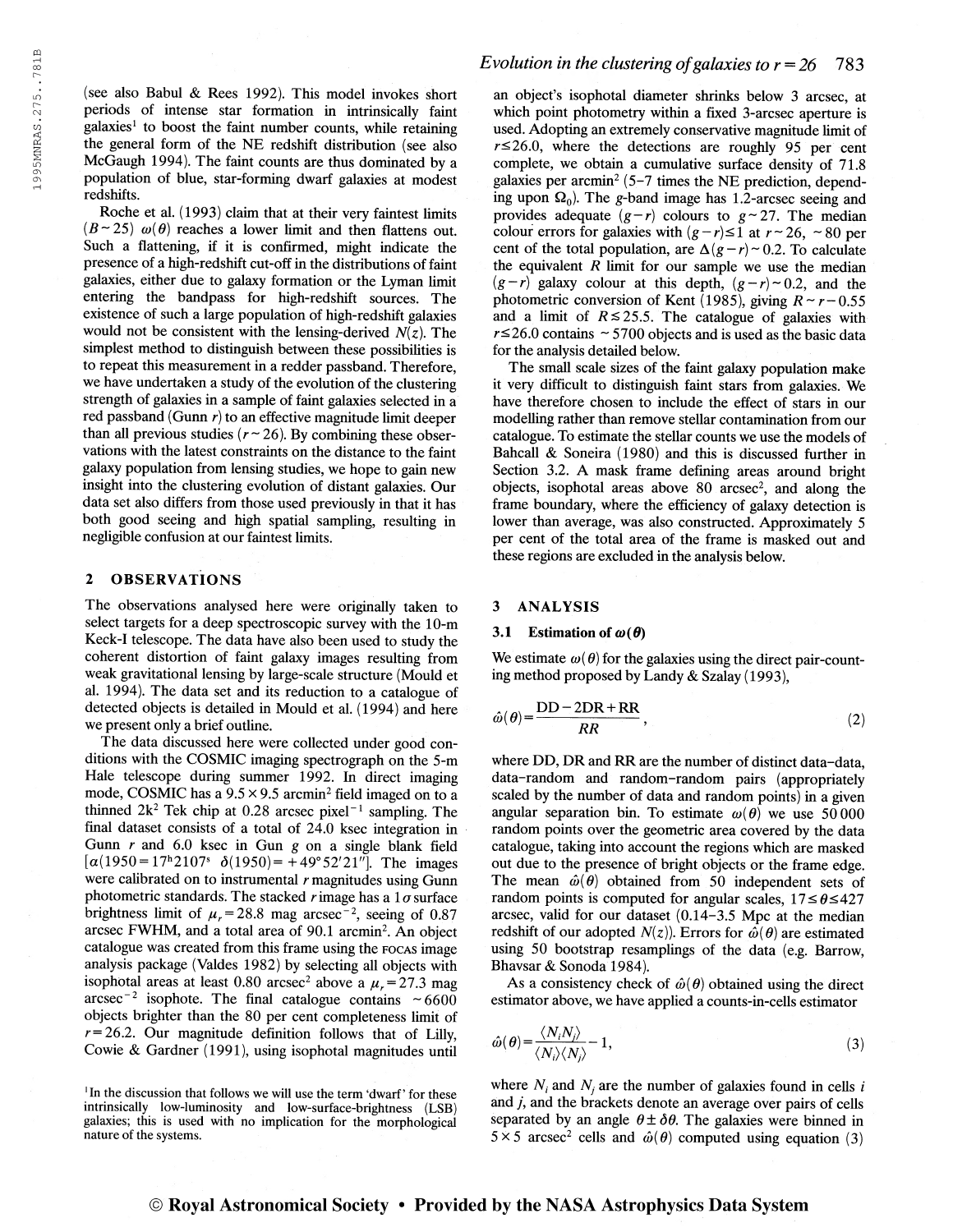above. Excellent agreement was found between the results of the direct and counts-in-cells estimators.

#### 3.2  $A<sub>o</sub>$  and the integral constraint

In the calculation of  $\hat{\omega}(\theta)$  the observed number density of galaxies on the CCD frame (to a given magnitude limit) is used to estimate the true mean density of galaxies at that magnitude limit. The small area of the frame results in a bias in the estimate of  $\omega(\theta)$  due to the well-known 'integral constraint' which has the effect of reducing  $\hat{\omega}(\theta)$  by an amount

$$
C = \frac{1}{\Omega^2} \int \int \omega(\theta) d\Omega_1 d\Omega_2, \tag{4}
$$

where the integrals are performed over the total solid angle,  $\Omega$ , of the regions of the field not excluded by the detection mask.

Assumption of a power-law form for the two-point correlation function,  $\omega(\hat{\theta}) = A_{\omega}\theta^{-\delta}$  with  $\delta = 0.8$ , as suggested by previous brighter surveys, gives us  $C=0.0146A_{\omega}$  for our field geometry and galaxy detection mask.

In order to compare estimates of  $\omega(\theta)$  from catalogues with differing depths, it is common to quote the value of  $\hat{\omega}(\theta=1^{\circ})$  after adopting a power-law form for  $\hat{\omega}(\theta)$  with  $\delta$  = 0.8 and correcting  $A_{\omega}$  for both the integral constraint and the dilution effect of faint stars which have not been removed from the object catalogues. The corrected amplitude is then

$$
A_{\omega}^{\text{corr}} = \left(\frac{N_{\text{obj}}}{N_{\text{obj}} - N_{\text{s}}}\right)^2 A_{\omega}^{\text{IC}},
$$
\n(5)

where  $N_{\text{obj}}$  is the total number of objects used in the determination of  $\hat{\omega}(\theta)$ ,  $N_s$  is the number of contaminating stars (estimated from the model of Bahcall & Soneira 1980), and  $A^{\text{IC}}_{\omega}$  is the amplitude of the best-fitting power law with  $\delta = 0.8$ , corrected for the integral constraint. Table 1 summarizes our results of these quantities, where the value of  $A^{\text{corr}}_{\omega}$  is appropriate for  $\theta$  in units of arcseconds. The error on  $A_{\omega}^{\text{corr}}$  has been estimated from Monte Carlo simulations of fields populated with galaxies distributed with a known  $\omega(\theta)$ of the form  $A_{\omega} \theta^{-0.8}$ . These simulated fields were constructed using the iterative tree method of Soneira & Peebles (1978). The resulting fractional error in  $A_{\omega}$  rises from 10 per cent for our brightest bin to 20 per cent for the faintest. The stellar contamination correction from the Bahcall & Soneira (1980) model is highly uncertain; however, a factor of 2 increase in the number of stars in our faintest bins amounts to only a 1 $\sigma$  increase in  $A_{\omega}$ .

Table 1. Observed correlation function parameters,

| mag. interval $N_{\text{obs}} \left(\frac{N_{\text{obs}}}{N_{\text{obs}}-N_{\text{s}}}\right)^2$ |      |       | $A_{\omega}^{\rm corr}$ | $\hat{\omega}(\theta = 1^{\circ})$             |
|--------------------------------------------------------------------------------------------------|------|-------|-------------------------|------------------------------------------------|
| $20.0 \le r \le 24.5$ 2170                                                                       |      | 1.439 |                         | $0.37\pm0.04$ $(5.3\pm0.6)\times10^{-4}$       |
| $20.0 \leq r \leq 25.0$                                                                          | 3103 | 1.329 |                         | $0.31 \pm 0.04$ $(4.4 \pm 0.6) \times 10^{-4}$ |
| $20.0 \le r \le 25.5$                                                                            | 4292 | 1.258 |                         | $0.20 \pm 0.03$ $(2.9 \pm 0.4) \times 10^{-4}$ |
| $20.0 \le r \le 26.0$                                                                            | 5730 | 1.206 |                         | $0.11\pm0.02$ $(1.6\pm0.3)\times10^{-4}$       |

#### 3.3 Expected correlations

From local bright, optically selected galaxy surveys, the twopoint spatial correlation function,  $\xi(r)$ , is well approximated by a power law of the form  $\xi(r) = (r/r_0)^{-\gamma}, \gamma \approx 1.8$  and  $r_0 \approx 5.5 h^{-1}$  Mpc, for 10  $h^{-1}$  kpc  $\le r \le 10 h^{-1}$  Mpc (*h* is the present value of the Hubble parameter in units of 100 km present value of the Hubble parameter in units of 100 km<br>sec<sup>-1</sup> Mpc<sup>-1</sup>). The angular correlation function is related to the spatial correlation function by an integral equation (see, for example, Peebles 1980). Parametrizing the evolution of  $\xi(r)$  by

$$
\xi(r,z) = \left(\frac{r}{r_0}\right)^{-\gamma} (1+z)^{-(3+\epsilon)},
$$
\n(6)

the relation between  $\omega(\theta)$  and  $\xi(r, z)$  for small angles is

$$
\omega(\theta) = \sqrt{\pi} \frac{\Gamma[(\gamma - 1)/2]}{\Gamma(\gamma/2)} \frac{A}{\theta^{\gamma - 1}} r_0^{\gamma}
$$
 (7)

where

$$
A = \int_0^\infty g(z) \left(\frac{dN}{dz}\right)^2 dz \left[\int_0^\infty \left(\frac{dN}{dz}\right) dz\right]^{-2}
$$

and

$$
g(z) = \left(\frac{\mathrm{d}z}{\mathrm{d}x}\right) x^{1-\gamma} F(x) (1+z)^{-(3+\epsilon-\gamma)}.
$$

Here x is the coordinate distance at redshift z, r is the proper coordinate,  $dN/dz$  is the number of galaxies per unit redshift, and the metric is

$$
ds^{2} = c^{2} dt^{2} - a^{2} [dx^{2}/F(x)^{2} + x^{2} d\theta^{2} + x^{2} sin^{2} \theta d\phi^{2}].
$$

For a power-law parametrization with constant  $\gamma$ , the evolution of  $\xi(r)$  with redshift is given by  $\epsilon$ . By assuming  $\gamma$  = 1.8, linear theory predicts  $\epsilon$  = 0.8, while clustering fixed in proper coordinates yields  $\epsilon = 0.0$ , and clustering fixed in comoving coordinates yields  $\epsilon = -1.2$ .

The small-scale clustering of galaxies is a highly non-linear process, and it is not at all obvious what value of  $\epsilon$  to choose in order to compare model predictions of  $\omega(\theta)$  to observations. Neither is it apparent that the assumption of a unique power-law form for  $\xi(r, z)$  is appropriate. Relatively few numerical studies of the evolution of  $\xi(r)$  from redshifts or order  $z \sim 3-4$  to the present have been performed. Yoshii, Peterson & Takahara (1993) investigated the evolution of  $\xi(r)$  of 'density peak tracers' in N-body simulations of CDM universes from  $z = 2$  to  $z = 0$  and concluded that a flat CDM model is in agreement with the low clustering amplitude of faint galaxies observed by Efstathiou et al. (1991).

Brainerd & Villumsen  $(1994)$  used a large N-body simulation to investigate the evolution of  $\xi(r)$  of individual 'dark matter haloes' in a flat CDM universe from  $z = 5$  to  $z=0$  and found that the evolution of  $\xi(r)$  for these objects depended strongly on the parameters used to classify groups of particles as 'haloes' (e.g. mass and overdensity). The correlation functions of moderate overdensity haloes ( $\delta \rho / \rho \sim 250$ ) and high-mass, high-overdensity haloes ( $\delta\rho/\rho \sim 2000$ ) were well described by a power law whose index,  $\gamma$ , remained constant over the course of the simulation,  $\gamma$  for low-mass, high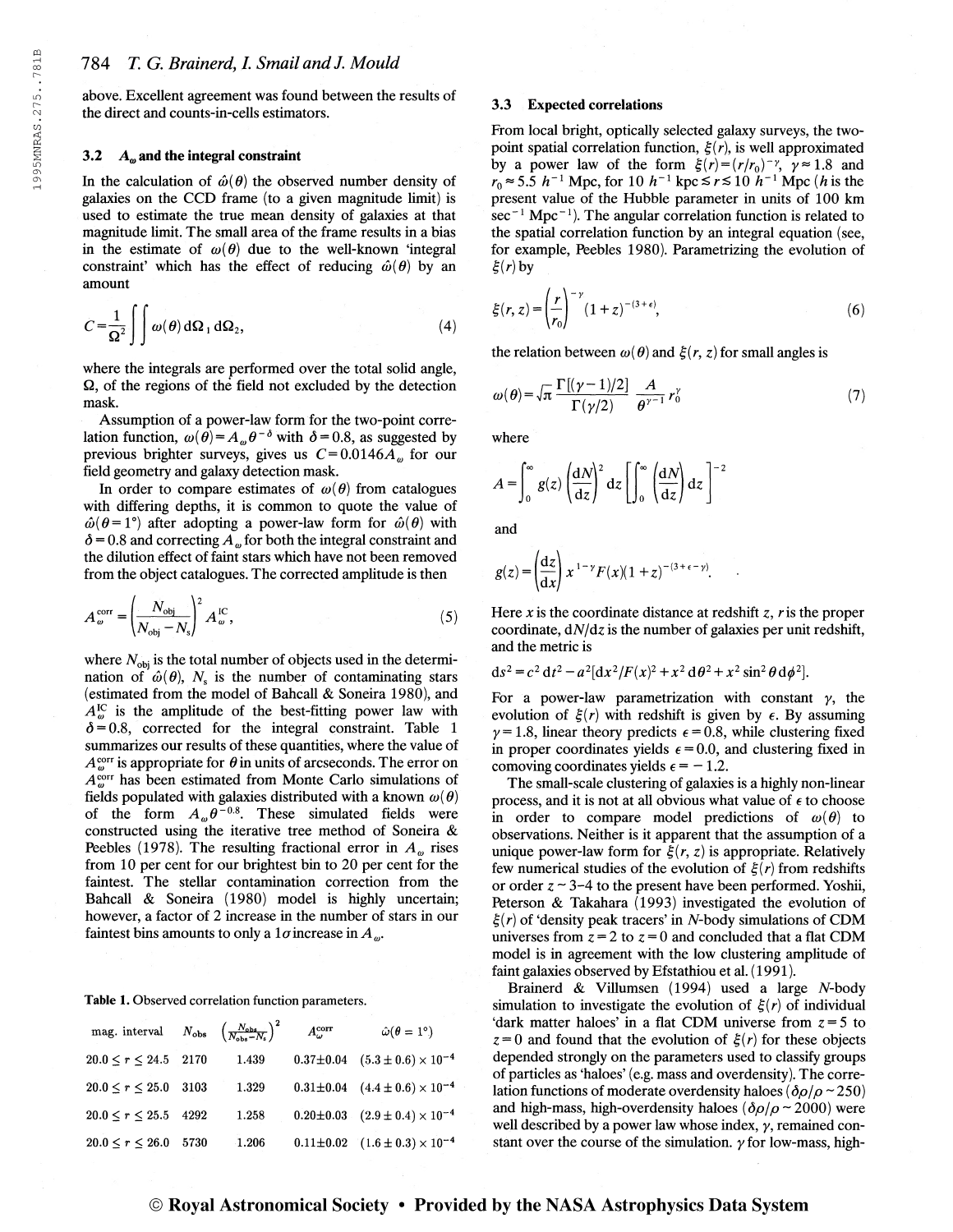overdensity haloes increased continuously, however. In all cases, the 'first generation' of haloes was highly clustered, in agreement with the predictions of biased galaxy formation (e.g. Bardeen et al. 1986). Over the epoch of halo formation, however, the distribution of moderate overdensity haloes became less clustered than that of the first generation, while the very overdense haloes remained at the same clustering strength. For those haloes whose  $\xi(r)$  was well described by a unique  $\gamma$ , two general patterns in the evolution of  $\xi(r)$  were observed after all haloes had formed:  $\epsilon = 0.0 \pm 0.2$  (low-mass, moderate-overdensity haloes) and  $\epsilon = -1.2$  (high-mass, moderate overdensity haloes and high-mass, high-overdensity haloes). In the following analysis we adopt these values of  $\epsilon$ , along with the linear theory prediction  $\epsilon = 0.8$ , as representative of likely evolution in  $\xi(r)$ . We do note, however, that more rapid rates of clustering evolution have been observed in N-body simulations (e.g. Davis et al. 1985; Melott 1992).

#### 4 RESULTS AND DISCUSSION

Fig. 1 shows  $\hat{\omega}(\theta)$  for our three faintest samples together with the best-fitting power laws,  $A_{\omega} \theta^{-\delta}$ , all of which have with the best-fitting power laws,  $A_{\omega} \theta^{-0}$ , all of which have indices of  $\delta \sim 0.8$ . This indicates that the  $\theta^{-0.8}$  power-law form for  $\hat{\omega}(\theta)$  measured at bright magnitudes continues all the way to our faintest sample. As observed by previous investigators, the amplitude of  $\hat{\omega}(\theta)$  decreases with the effective depth of the catalogue. We illustrate this with Fig. 2, in which we have plotted  $\hat{\omega}(\theta)$  extrapolated to  $\theta = 1^{\circ}$  (using which we have plotted  $\omega(\theta)$  extrapolated to  $\theta = 1^{\circ}$  (using  $\hat{\omega}(\theta) \propto \theta^{-0.8}$ ) as a function of limiting R magnitude for a number of red-selected samples. It is readily apparent that our results extend the trend of weaker correlation at fainter depths, with no indication of any flattening of this decline to our faintest limits. A weighted linear least-squares fit to the data in Fig. 2 yields  $\hat{\omega}(\theta=1^\circ) \propto 10^{(-0.27\pm0.01)R}$ . While our results are from only a single field, they are in qualitative agreement with preliminary results from a larger study by Bernstein and collaborators (Bernstein, private communication).

The distribution of object colours on our frame radically changes beyond  $r \sim 23$ , when the median colour shifts from  $(g - r) \sim 1$  to  $(g - r) \sim 0.2$ . Using these  $(g - r)$  colours we therefore split the sample by colour at  $(g-r)=0.3$  and determine the relative clustering strengths of the 'red' and 'blue' galaxies. To within the measurement errors, there is no apparent difference in  $\hat{\omega}(\theta)$  between the two subsamples.

We compare our observed amplitudes of  $\hat{\omega}(\theta)$  with that predicted by our standard model, a single population of galaxies which have a present-day correlation length typical of local bright galaxy samples. To make this comparison we calculate the appropriate NE  $N(z)$  for a surface-brightnessselected sample of galaxies in each of our magnitude intervals (King & Ellis 1985) and, for convenience, we parametrize the shape of these predicted redshift distributions by (Efstathiou et al. 1991 )

$$
\frac{dN}{dz}\alpha z^2 \exp\bigg[-\bigg(\frac{z}{z_0}\bigg)^{\beta}\bigg].
$$
\n(8)

(It should be noted that the predicted correlation amplitude is dependent upon only the shape of  $N(z)$  and not its normalization.) By adopting  $\gamma = 1.8$ ,  $r_0 = 5.5$  h<sup>-1</sup> Mpc, and



Figure 1. The two-point angular correlation function of galaxies in three magnitude intervals: (a)  $20.0 \le r \le 25.0$ ; (b)  $20.0 \le r \le 25.5$ ; (c)  $20.0 \le r \le 26.0$ . No correction for the integral constraint has been made. Error bars are estimated from 50 bootstrap resamplings of made. Error bars are estimated from 50 bootstrap resamplings of the data. The best-fitting power laws of the form  $\omega(\theta) = A\theta^{-0.8}$  are indicated by the dotted lines. Note that different vertical scales are used in each panel.

choosing a value of  $\epsilon$ , we calculate  $A_{\omega}$  for different magnitude ranges using equation (7) above. The model parameters  $z_0$  and  $\beta$  are summarized in Table 2 for the cases of (1) a flat universe with  $\Omega_0 = 1$  and (2) an open universe with  $\Omega_0 = 0.2$ .

Fig. 3 shows our observed variation in  $A_{\omega}^{\text{corr}}$  with limiting magnitude and model predictions using  $N(z)$  from Table 2 with the choices of  $\epsilon = -1.2$ , 0.0, 0.8 and  $\Omega_0 = 1.0$ , 0.2. These models predict an amplitude that is about an order of magnitude greater than that observed. Clearly at least one of the assumptions in the models is incorrect. We first investigate the individual variation in each of the main model parameters ( $\epsilon$ ,  $N(z)$ , and  $r_0$ ) necessary to match our observations.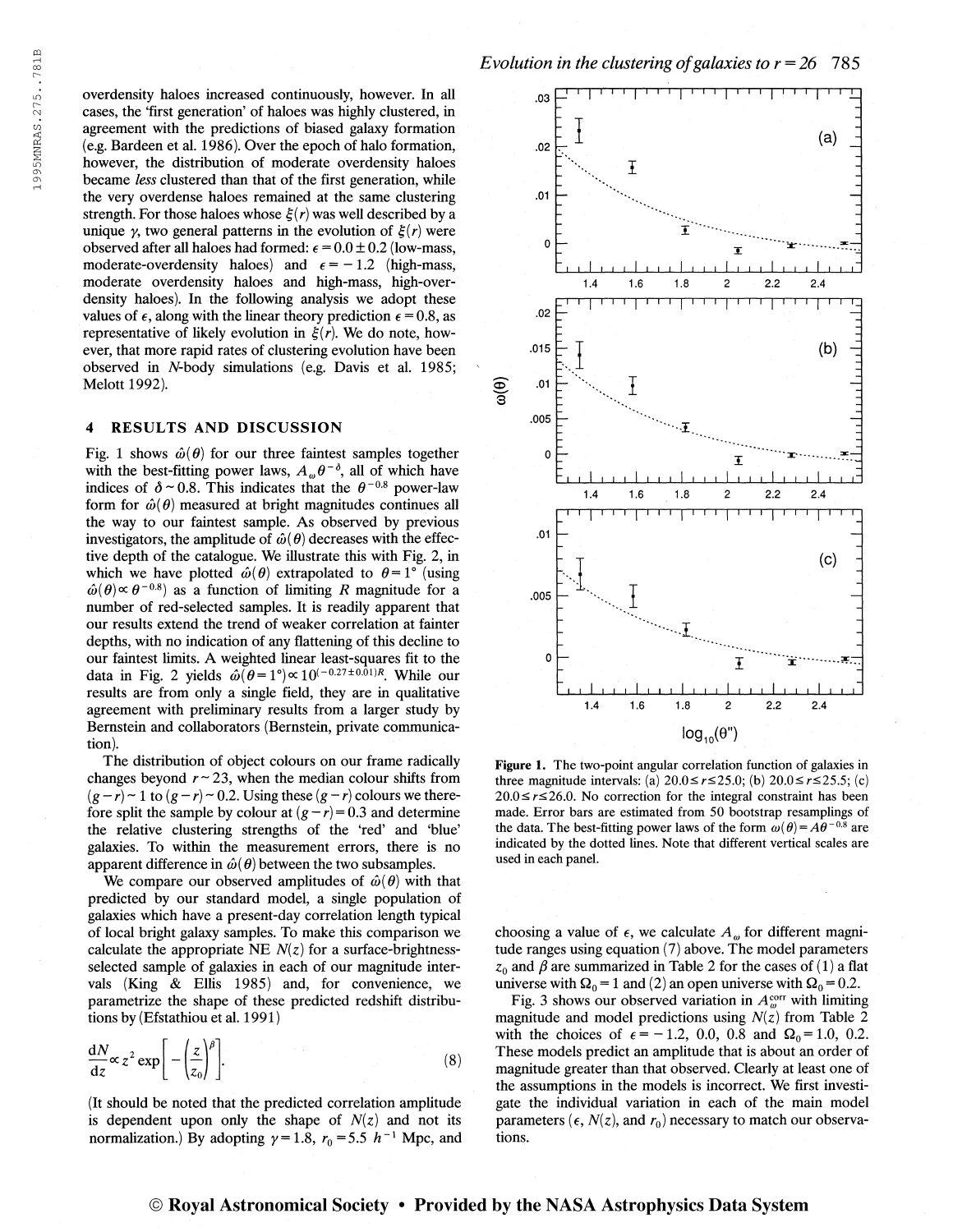

Figure 2. Corrected  $\hat{\omega}(\theta)$  extrapolated 1° as a function of limiting R magnitude for a number of red-selected samples. The magnitude limits for the Couch et al. (1993) (CJB) study have been converted to R using the transformations given by Yoshii, Peterson & Takahara (1993) and Roche et al. (1993) (RSMF). This figure is adapted from Roche et al. (1993). (In the key, EBKTG denotes Efstathiou et al. 1991; SSFM denotes Stevenson et al. 1985.)

If we allow only  $\epsilon$  to vary in the models, then we find it must be of order 6 or 7 for the predicted amplitude to match that observed ( $\epsilon_{\text{stan}}$  in Table 2), implying a very rapid evoluthat observed ( $\epsilon_{\text{stan}}$  in Table 2), implying a very rapid evolution in the correlation function:  $\xi(r) \sim (1+z)^{-7}$ . Such extreme evolution in the clustering of the entire population would have been easily detected by Cole et al. (1994) and so we prefer to search for another explanation.



Figure 3. Observed correlation function amplitude,  $A_{\omega}^{\text{corr}}$ , as a function of limiting  $r$  magnitude (squares). Error bars indicate 95 per cent confidence limits. The predicted amplitude as a function of limiting magnitude,  $\epsilon$ , and  $\Omega_0$  (assuming  $r_0 = 5.5$  h<sup>-1</sup> Mpc and  $\gamma = 1.8$ ) is indicated by lines (solid for  $\Omega_0 = 1.0$ ; dashed for  $\Omega_0 = 0.2$ ). Also shown (dotted line) is the predicted  $A_{\omega}^{\text{corr}}$  assuming  $r_0 = 2.0 h^{-1}$ Mpc,  $\Omega_0 = 1.0$ ,  $\gamma = 1.8$  and  $\epsilon = 0.8$ .

One possibility is to relax our limits on the redshift distributions. By distributing the galaxies over both a wider range of redshifts and out to higher redshifts, it is possible to weaken the predicted clustering amplitude substantially. By using the measured correlation amplitude and assuming  $\epsilon$  = 0.8, we determine the minimum values of  $z_0$  and  $\beta$  that are consistent with the 95 per cent confidence level upper limit on the measured amplitude. This particular choice of  $\epsilon$ allows for clustering that evolves at the rate predicted by linear theory and, amongst our three standard choices for  $\epsilon$ , yields the lowest ampütude. To further constrain the possible distributions, in particular the value of  $\beta$ , we require that  $N(z)$  comply with the limits on the fraction of galaxies with  $z > 3$  from the study of Guhathakurta, Tyson & Majewski (1990). The minimum allowable parameters of the model  $N(z)$  are given in Table 3 and indicate that, by putting the galaxies at a higher median redshift, the growth of  $\xi(r)$ required to match our observed amplitude of  $\hat{\omega}(\theta)$  is much

**Table 2.** Parameters for  $N(z)$  assuming an NE model and corresponding evolution of  $\omega(\theta)$ .

|                                            |       | $\Omega_0 = 1.0$ |                            |                 | $\Omega_0=0.2$ |                  |                       |                 |
|--------------------------------------------|-------|------------------|----------------------------|-----------------|----------------|------------------|-----------------------|-----------------|
| mag. interval                              | $z_0$ | β                | $\epsilon_{\rm stan}$      | $\epsilon$ IRAS |                | $z_0$ $\beta$    | $\epsilon_{\rm stan}$ | $\epsilon$ IRAS |
| $20.0 \le r \le 24.5$ 0.49 2.5             |       |                  | $\overline{\phantom{a}}$ 7 | 3               |                | $0.45 \quad 2.4$ | $-7$                  | 3               |
| $20.0 \le r \le 25.0$ 0.58 2.7             |       |                  | 6                          | $3 -$           |                | $0.48$ 2.4 7     |                       | 3               |
| $20.0 \le r \le 25.5$ 0.65 2.7             |       |                  | $-6$                       | 3               | $0.55 - 2.5$   |                  | $\frac{7}{1}$         | 3               |
| $20.0 \le r \le 26.0 \quad 0.75 \quad 2.8$ |       |                  | $\sim 7$                   | $\overline{4}$  | $0.64$ 2.7     |                  | 7                     | 4               |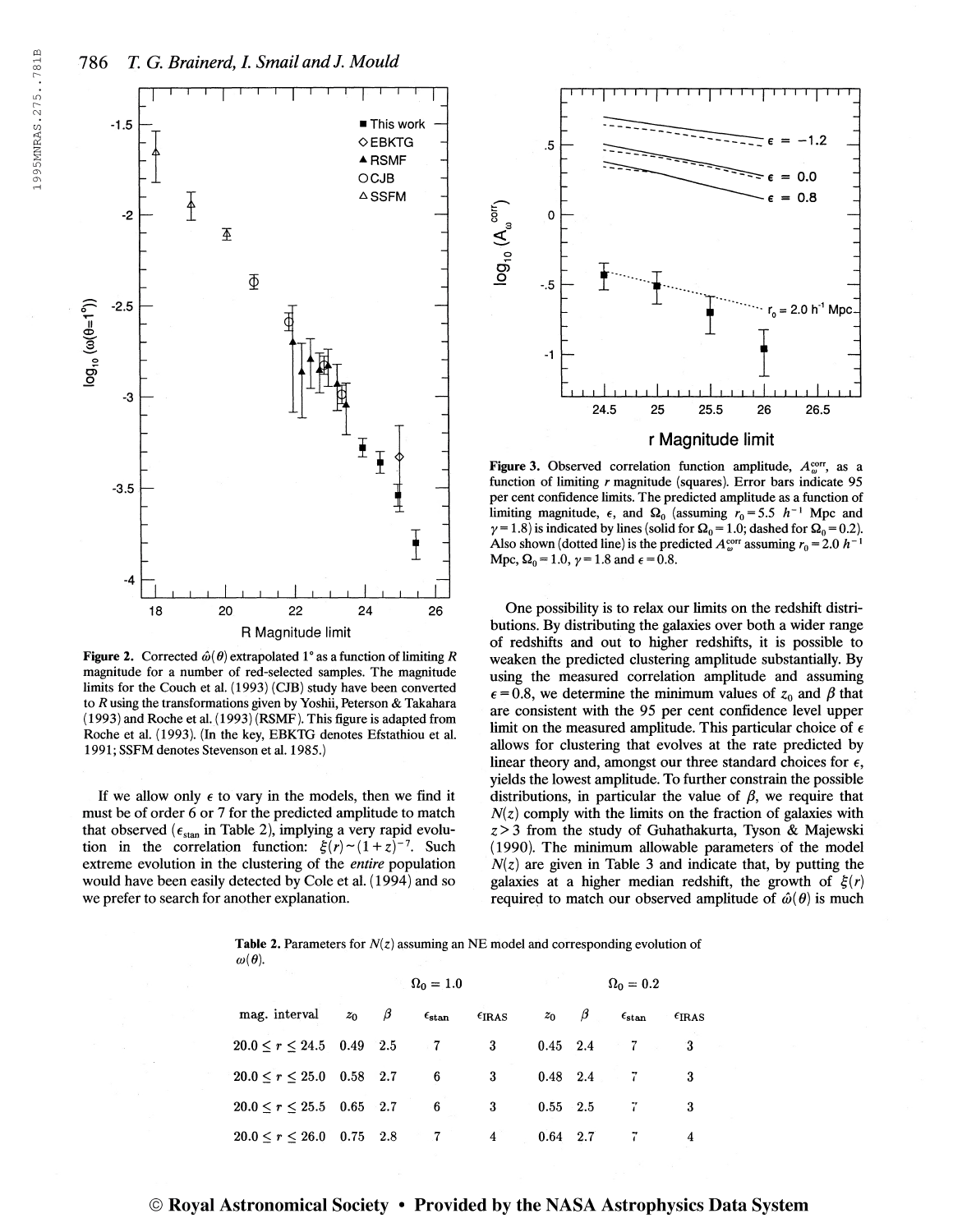Table 3. Shallowest  $N(z)$  consistent with the 95 per cent confidence level upper limit on  $\hat{\omega}(\theta)$ .

|                             | $\Omega_0=1.0$ | $\Omega_0=0.2$ |  |  |
|-----------------------------|----------------|----------------|--|--|
| mag. interval $z_0$ $\beta$ |                | $z_0$ $\beta$  |  |  |
| $20.0 \le r \le 24.5$ 1.4 3 |                | $1.4\quad 6$   |  |  |
| $20.0 \le r \le 25.0$ 1.8 4 |                | $1.6\quad 6$   |  |  |
| $20.0 \le r \le 25.5$ 2.4 6 |                | $1.8\quad 6$   |  |  |
| $20.0 \leq r \leq 26.0$     |                | $2.5\,$        |  |  |

less extreme than that predicted using the  $N(z)$  suggested by the lensing studies. To achieve the necessary dilution of the clustering strength, however, we require the median redshifts in our sample to be roughly 3-4 times the values obtained from the lensing analyses; moreover the median redshift must also increase very rapidly with apparent magnitude. While these distributions are difficult to reconcile with the lensing constraints discussed earlier, they are similar to those predicted by models of the luminosity evolution of galaxies (e.g. Bruzual & Chariot 1993). This explains the success of studies which use such luminosity evolution models to fit the correlation function (e.g. Roche et al. 1993).

In our standard model we made the simplifying assumption that a single correlation length well describes all the members of the galaxy population at each epoch. A more realistic alternative is to allow different classes of galaxies (e.g. morphological or colour) to have different correlation lengths. This leads to an interesting result, as we probe to faint magnitudes, the effects of different spectral shapes for the various classes will tend to change the galaxy mix and thus the apparent correlation length of the sample. In particular the 4000-À break moves through the r-band at a redshift of  $z \sim 0.7$ , the median redshift proposed for our faintest samples. Thus the presence of strong 4000 À breaks in red early-type galaxies compared to bluer late-types, in the absence of luminosity evolution, causes our deepest samples to be dominated by late-type spiral and irregular galaxies. In the Burst model this shift is even more extreme, as the 'excess' population in the faint counts consists exclusively of bursting gas-rich late-type spirals. This pre-eminence of moderate-redshift late-type systems in our catalogue is supported by the observed colour distribution, which peaks at  $(g-r) \sim 0.2$ , typical of late-type spirals and irregulars at  $z \sim 1$ . If these late-type galaxies are significantly less clustered

# Evolution in the clustering of galaxies to  $r = 26$  787

than our adopted local sample, we would observe an amplitude for the correlation function which gradually falls below the predictions of our standard model at fainter magnitudes. We can predict the necessary correlation length that this population must have to agree with our observations. Summarized in Table 4 are the correlation lengths,  $r_0$ , required in order to match the 95 per cent confidence upper limits on our observed amplitudes. The choice of an open or closed universe makes little difference in the required correlation length, and for all three values of  $\epsilon$ ,  $r_0$  is less than half the present-day correlation length of bright, optically selected galaxies.

There exist local late-type galaxy populations that exhibit weaker clustering than the bright optical galaxy samples used in our standard model (e.g. dwarf galaxies, LSB galaxies, IRAS galaxies). Thus we have a natural mechanism for diluting the clustering strength of the faint galaxy samples through a progressive domination by weakly clustered, latetype dwarf galaxies. A similar argument was used by Bernstein et al. (1994) to construct a viable model for their observations of clustering in a  $B \sim 22$  sample. In their case they adopted the correlation function of IRAS galaxies for the dominant blue population in their catalogue. They then required only modest clustering evolution ( $\epsilon \sim 0$ ) for the bulk of their  $z \sim 0.3$  population. Shown in Table 2 is the clustering evolution needed to reproduce our values of  $A_{\omega}$  using a population described by the IRAS correlation function of Saunders et al. (1992) ( $\gamma \sim -1.6$  and  $r_0 \sim 3.8$  h<sup>-1</sup> Mpc). Under these assumptions our correlation function has to evolve as  $\epsilon_{IRAS} \sim 3$ , which is slower than our standard model predicts, but considerably faster than the theoretical predictions.

We would claim that the IRAS correlation function is probably not the correct choice to describe the faint galaxy population. A more representative local sample would be either dwarf or LSB galaxies (see McGaugh 1994), especially within the framework of the Burst model described above. Two recent, large studies have measured correlation functions for similar classes of galaxies. Santiago & da Costa (1990) used volume-limited samples from the new Southern Sky Redshift Survey (SSRS) to study the clustering of LSBs, while Thuan et al. (1991) analysed a mixed sample of dwarf and LSB galaxies from the UGC. For our purposes, the more interesting of these is the SSRS study which finds a correlation length for LSB galaxies of  $r_0 \approx 2.3-2.7$   $h^{-1}$  Mpc, depending upon the exact sample definition. These local values are somewhat uncertain due to the small samples available; however, the range of values is in reasonable agree-

**Table 4.** Correlation length,  $r_0$  ( $h^{-1}$  Mpc), required to match  $A_w^{\text{corr}}$  assuming a NE model  $N(z)$  and  $\delta = 0.8$  (0.6).

|                                                                   | $\Omega_0 = 1.0$ |  | $\Omega_0 = 0.2$                                            |  |
|-------------------------------------------------------------------|------------------|--|-------------------------------------------------------------|--|
| mag. interval $\epsilon = -1.2$ $\epsilon = 0.0$ $\epsilon = 0.8$ |                  |  | $\epsilon = -1.2 \quad \epsilon = 0.0 \quad \epsilon = 0.8$ |  |
| $20.0 \le r \le 24.5$ 1.4 (1.7) 1.8 (2.2) 2.1 (2.6)               |                  |  | 1.5 (1.8) 1.9 (2.3) 2.2 (2.7)                               |  |
| $20.0 \le r \le 25.0$ 1.4 (1.7) 1.8 (2.3) 2.2 (2.8)               |                  |  | $1.5(1.8)$ $1.8(2.3)$ $2.2(2.8)$                            |  |
| $20.0 \le r \le 25.5$ 1.2 (1.4) 1.6 (2.0) 2.0 (2.4)               |                  |  | 1.3 (1.5) 1.7 (2.0) 2.0 (2.4)                               |  |
| $20.0 \le r \le 26.0$ 0.9 (1.0) 1.3 (1.5) 1.6 (1.9)               |                  |  | $1.0(1.1)$ $1.3(1.5)$ $1.6(1.9)$                            |  |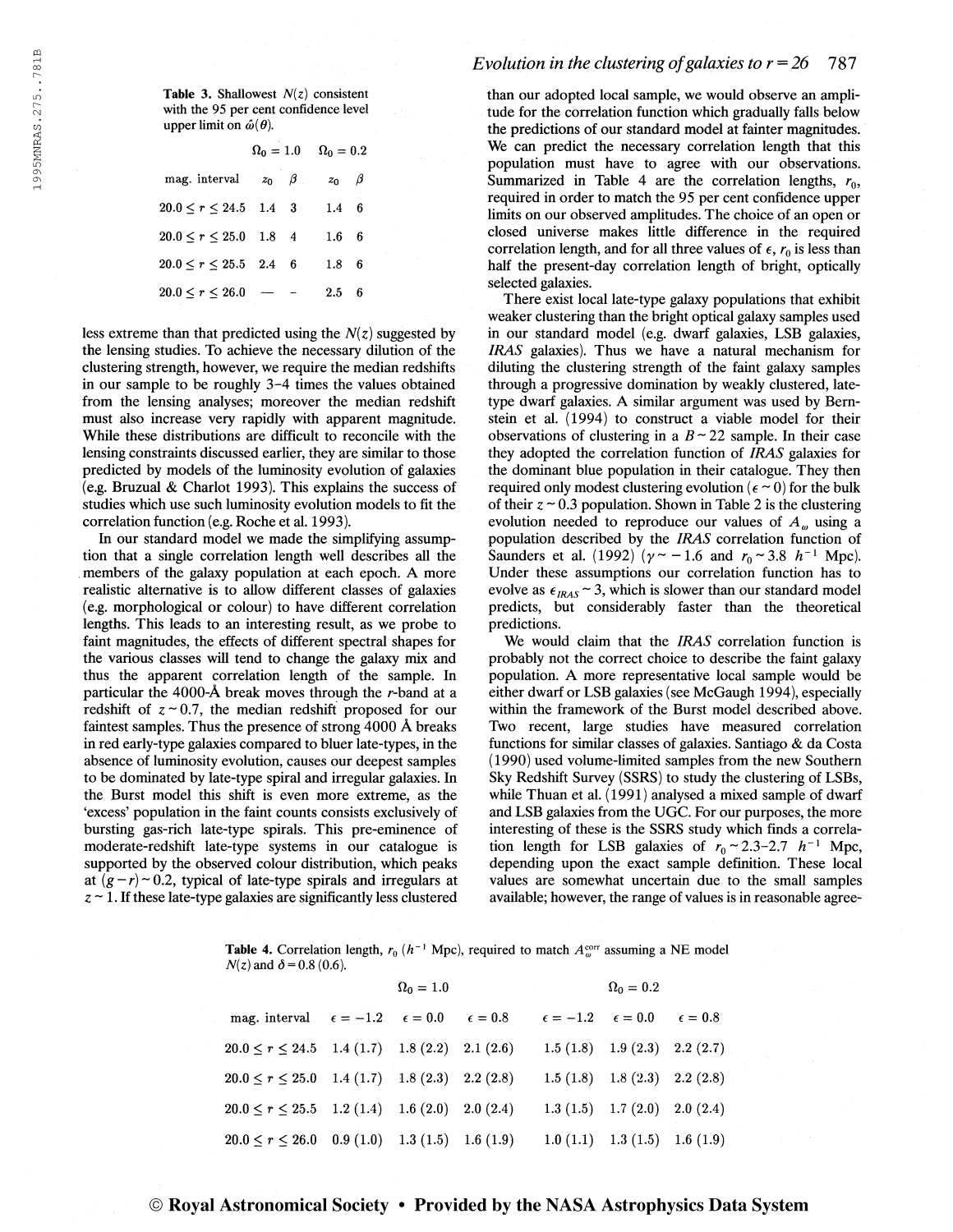ment with those quoted in Table 4 for clustering growth of  $\epsilon \sim 0.8$ . It therefore appears that we can achieve a sufficiently low amplitude for  $\omega(\theta)$  at faint limits by postulating a gradual transition to LSB, late-type dominated samples via differential  $K$ -corrections and an increasing population of such objects, coupled with the intrinsically weaker clustering of these galaxies.

# 5 CONCLUSIONS

We have measured the angular correlation function of galaxies to an apparent magnitude limit of  $r \le 26$ . The correlation amplitude,  $A_{\omega}$ , for our faintest sample is extremely small, but significantly non-zero. This detection is approximately an order of magnitude weaker than the predictions of a theoretically and observationally motivated standard model. The amplitude of the correlation function decreases continuously to our faintest limits, showing no evidence for any flattening (cf. Roche et al. 1993). We find no difference between the clustering strength of the blue and red galaxies within our sample.

There are three main parameters in our standard model which can be varied in order to obtain agreement with the observations: the evolution in  $\xi(r)$  (parametrized by  $\epsilon$ ), the redshift distribution of the sample,  $N(z)$ , and the average correlation length,  $r_0$ . By forcing the observed low correlation amplitude to result from a variation of either  $\epsilon$  or  $N(z)$ we are driven to two unpalatable solutions: extremely rapid (and unexpected) evolution in  $\xi(r)$  or a redshift distribution in which the galaxies are distributed at median redshifts 3-4 times that expected from gravitational lensing studies of rich clusters.

We prefer a more natural explanation for the low clustering strength observed, resulting from a tendency of deepfield samples to be dominated by moderate-redshift, blue star-forming spiral and irregular galaxies which are intrinsically weakly clustered, even locally. This arises from the different  $K$ -corrections for early- and late-type systems, which changes the observed morphological mix as a function of apparent magnitude. The effect is, however, magnified by the overwhelming prevelance of blue late-type systems in faint field counts, as illustrated by the trend to bluer colours at fainter magnitudes. In the Burst model of Broadhurst, Ellis 6 Shanks (1988) these late-type systems are associated with star-bursting LSB and dwarf galaxies. Assuming modest clustering growth we derive a correlation length for these late-type systems of  $r_0 \sim 2 h^{-1}$  Mpc, similar to the conclusions of Pritchett & Infante (1992). This  $r_0$  is significantly shorter than the equivalent value for either local bright optically selected galaxies, or *IRAS*-selected galaxies. It is, however, in reasonable agreement with the correlation lengths measured for LSB galaxies from the recent SRSS (Santiago & da Costa 1990).

We find reasonable support for a simple model of faint galaxy evolution where luminous galaxies are distributed out to modest redshifts  $(z \sim 1)$  and the high galaxy surface density is made up of a dominant co-eval population of star-forming dwarf galaxies. The clustering of this dominant, bursting population can be explained by plausible theoretical clustering evolution of the locally observed samples.

A simple observational test of our model for the clustering of faint galaxies would be a correlation analysis of a deep infrared  $(K)$  selected sample, which should show significantly stronger clustering than we observe. This results from the dominance, out to high redshifts, of the same early-type galaxies which define the local bright optically selected samples.

### ACKNOWLEDGMENTS

We acknowledge useful conversations with Gary Bernstein, Roger Blandford, Warrick Couch and Raja Guhathakurta. We thank Alan Dressier for leading the construction of the COSMIC instrument. Support under NSF grants AST-89- 17765 (TGB) and a NATO Postdoctoral Fellowship (1RS) is gratefully acknowledged.

## REFERENCES

- Babul A., Rees M. J., 1992, MNRAS, 255, 346
- Bahcall J. N., Soneira R. M., 1980, ApJS, 47, 357
- Bardeen J. M., Bond J. R., Kaiser N., Szalay A. S., 1986, ApJ, 304, 15
- Barrow J. D., Bhavsar S. P., Sonoda D. H., 1984, MNRAS, 210,19
- Bernstein G. M., Tyson J. A., Brown W. R., Jarvis J. F., 1994, ApJ, 426,516
- Brainerd T. G., Villumsen J. V, 1994, ApJ, 431,477
- Broadhurst T. J., Ellis R. S., Shanks T., 1988, MNRAS, 235,827
- Bruzual G., Chariot S., 1993, ApJ, 405,538
- Cole S., Ellis R., Broadhurst T, Colless M., 1994, MNRAS, 267, 541
- Couch W. J., Jurcevic J. S., Boyle B. J., 1993, MNRAS, 260, 241  $(CJB)$
- Davis M., Efstathiou G., Frenk C. S., White S. D. M., 1985, ApJ, 292,371
- Efstathiou G., Bernstein G., Katz N., Tyson J. A., Guhathakurta P., 1991, ApJ, 380, L47 (EBKTG)
- Fisher K. B., Davis M., Strauss M. A., Yahil A., Huchra J., 1994, MNRAS, 266, 50
- Glazebrook K., Ellis R. S., Colless M., Broadhurst T. J., Allington-Smith J., Tanvir N., Taylor K., 1995, MNRAS, 273,157
- Groth E. J., Peebles P. J. E., 1977, 217, 385
- Guhathakurta P., Tyson J. A., Majewski S. R., 1990, ApJ, 357, L9
- Infante L., Pritchet C. J., 1995, ApJ, 439,565
- Kent S. M, 1985, PASP, 97,165
- King C. R., Ellis R. S., 1985, ApJ, 288,456
- Kneib J.-P., Mathez G., Fort B., Mellier Y, Soucail G., Langaretti P.- Y, 1994, A&A, 286,701
- Koo D. C, Szalay A. S., 1984, ApJ, 282,390
- Landy S. D, Szalay A. S, 1993, ApJ, 412,64
- Lilly S. J., Cowie L. L., Gardner J. P., 1991, ApJ, 369, 79
- McGaugh S. S., 1994, Nat, 367, 538
- Maddox S. J., Sutherland W. J., Efstathiou G., Loveday J., 1990, MNRAS, 242, 43p
- Melott A., 1992, ApJ, 393, L45
- Mould J. R, Blandford R. D., Villumsen J. V., Brainerd T. G., Small I, Small T. A., Kells W, 1994, MNRAS, 271,31
- Neuschaefer L. W, Windhorst R. A., Dressier A., 1991, ApJ, 382, 32 (NWD)
- Peebles P. J. E., 1980, The Large-Scale Structure of the Universe, Princeton Univ. Press, Princeton
- Pritchet C. J., Infante L., 1992, ApJ, 399, L35
- Roche R, Shanks T, Metcalfe R, Fong R, 1993, MNRAS, 263, 360 (RSMF)
- Santiago B. X., da Costa L. R, 1990, ApJ, 362,386
- Saunders W, Rowan-Robinson M., Lawrence A., 1992, MNRAS, 258,134 (SRRL)